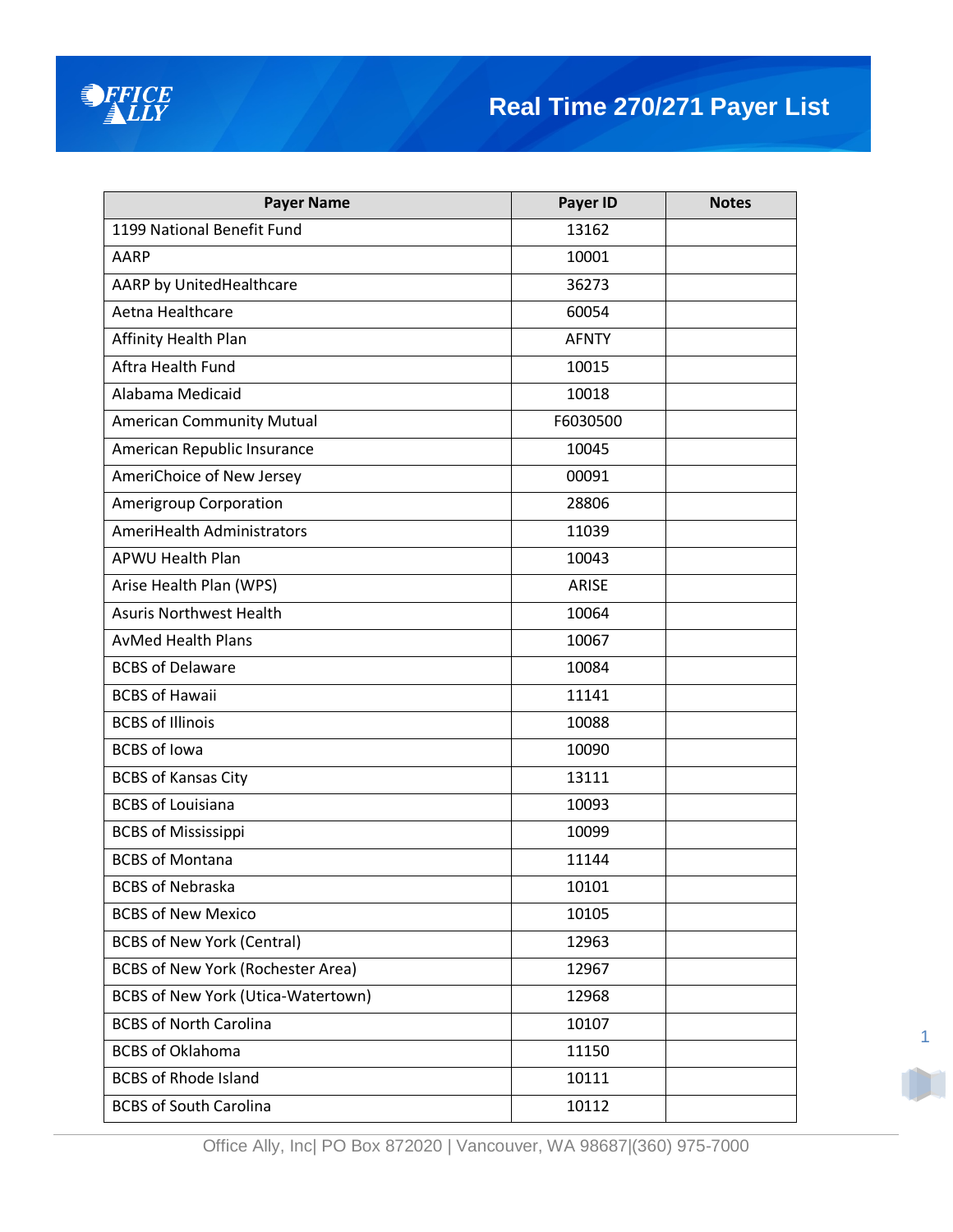| <b>BCBS of South Dakota</b>                     | 11153         |                                                                                 |
|-------------------------------------------------|---------------|---------------------------------------------------------------------------------|
| <b>BCBS of Tennessee</b>                        | 10113         |                                                                                 |
| <b>BCBS of Texas</b>                            | 10114         |                                                                                 |
| <b>BCBS of Vermont</b>                          | 11155         |                                                                                 |
| <b>Blue Cross Blue Shield of Arizona</b>        | 53589         |                                                                                 |
| Blue Cross Blue Shield of Florida               | <b>BCBSF</b>  |                                                                                 |
| <b>Blue Cross Blue Shield of Massachusetts</b>  | 10096         |                                                                                 |
| Blue Cross Blue Shield of Minnesota             | <b>BCBSMN</b> |                                                                                 |
| Blue Cross Blue Shield of Oregon (Regence)      | 00851         |                                                                                 |
| Blue Cross Blue Shield of Utah (Regence)        | 00910         |                                                                                 |
| Blue Cross Independence (Pennsylvania)          | 10366         |                                                                                 |
| <b>Blue Cross of California</b>                 | 10051         |                                                                                 |
| <b>Blue Cross of Colorado</b>                   | 10029         |                                                                                 |
| <b>Blue Cross of Connecticut</b>                | 10030         |                                                                                 |
| <b>Blue Cross of Georgia</b>                    | 10032         |                                                                                 |
| <b>Blue Cross of Indiana</b>                    | 10258         |                                                                                 |
| <b>Blue Cross of Kentucky</b>                   | 10259         |                                                                                 |
| <b>Blue Cross of Maine</b>                      | 10036         |                                                                                 |
| <b>Blue Cross of Missouri</b>                   | 10322         |                                                                                 |
| <b>Blue Cross Of Nevada</b>                     | 10260         |                                                                                 |
| <b>Blue Cross Of New Hampshire</b>              | 10261         |                                                                                 |
| <b>Blue Cross of New Jersey</b>                 | 10104         |                                                                                 |
| <b>Blue Cross of Ohio</b>                       | 10044         |                                                                                 |
| <b>Blue Cross of Pennsylvania</b>               | <b>PABLS</b>  |                                                                                 |
| <b>Blue Cross of Virginia</b>                   | 10049         |                                                                                 |
| <b>Blue Cross Of Wisconsin</b>                  | 10299         |                                                                                 |
| <b>Blue Shield of California</b>                | 940360524     |                                                                                 |
| Blue Shield of Idaho (Regence)                  | 00611         |                                                                                 |
| Blue Shield of Washington (Regence)             | 00932         |                                                                                 |
| BlueChoice HealthPlan South Carolina Medicaid   | 10121         |                                                                                 |
| CalOptima                                       | CALOP01       | Office Ally is<br>designated<br>clearinghouse<br>for Real Time<br>Transactions. |
| Capital District Physicians Health Plan (CDPHP) | 11213         |                                                                                 |
| CareFirst BCBS (MD, DC)                         | 10095         |                                                                                 |
| CareMore Health Plan                            | CARMO         |                                                                                 |
| CarePlus Health Plan                            | 324           |                                                                                 |
|                                                 |               |                                                                                 |

m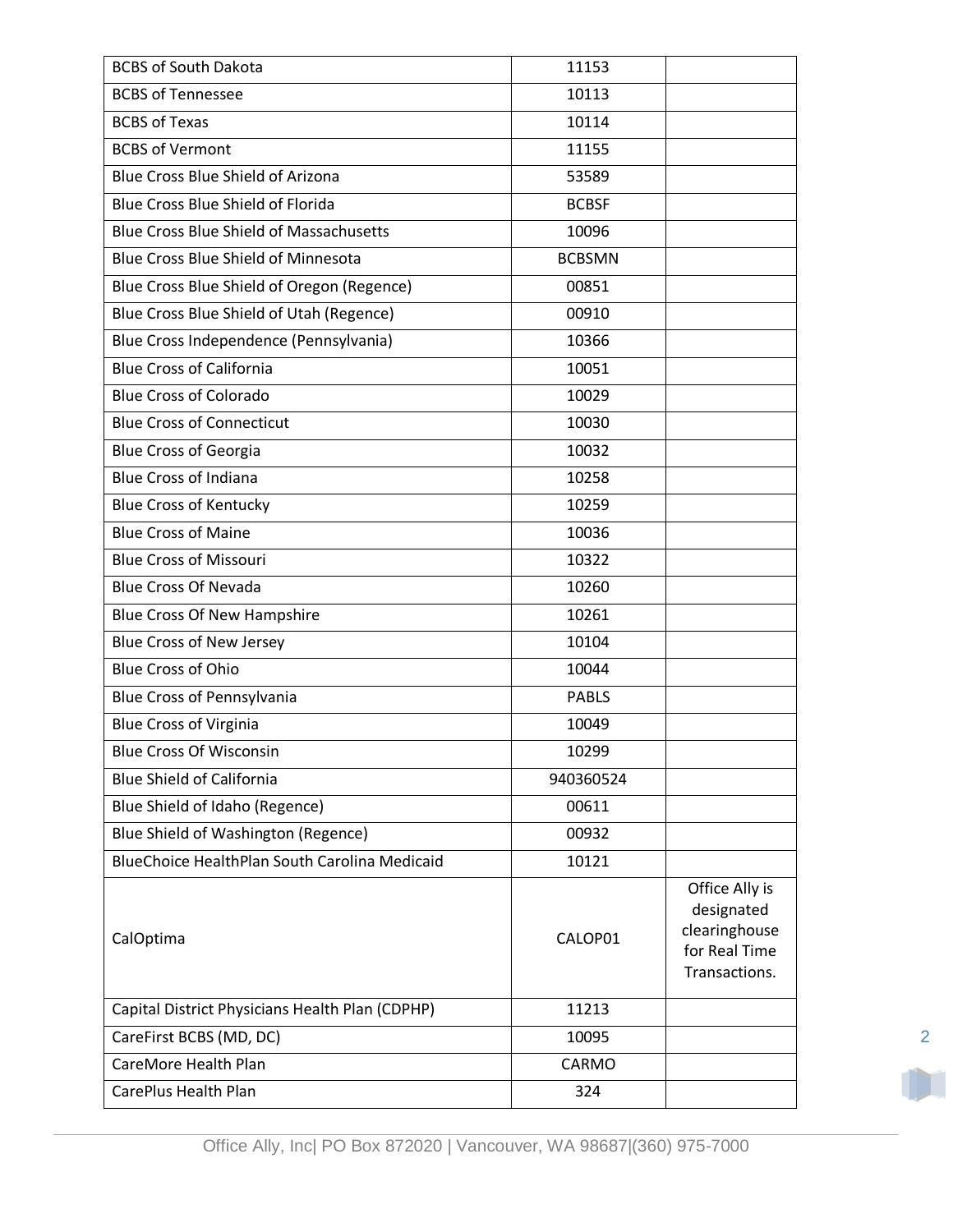| Caresource of Kentucky                        | KYCS1        |                                                                                 |
|-----------------------------------------------|--------------|---------------------------------------------------------------------------------|
| <b>Central CA Alliance for Health</b>         | 10884        |                                                                                 |
| <b>CHAMPVA</b>                                | 84146        |                                                                                 |
| <b>CHC Texas</b>                              | 00504        |                                                                                 |
| <b>CIGNA Healthcare</b>                       | 62308        |                                                                                 |
| <b>Colorado Access</b>                        | 11350        |                                                                                 |
| Colorado Medicaid                             | 10161        |                                                                                 |
| <b>Community First</b>                        | <b>COMMF</b> |                                                                                 |
| <b>Community Health Choice</b>                | 48145        |                                                                                 |
| Community Health Group of SD                  | 66170        | Office Ally is<br>designated<br>clearinghouse<br>for Real Time<br>Transactions. |
| Community Health Plan of Washington           | <b>CHPWA</b> |                                                                                 |
| Community Health Plan of Washington (CHPW)    | 11373        |                                                                                 |
| <b>Complementry Healthcare Plans</b>          | CHP01        | Office Ally is<br>designated<br>clearinghouse<br>for Real Time<br>Transactions. |
|                                               |              |                                                                                 |
| CONNECTICARE                                  | 10164        |                                                                                 |
| <b>Connecticut General Life</b>               | 6105         |                                                                                 |
| Continental General Insurance Company         | 10168        |                                                                                 |
| <b>Cooperative Benefit Administrators</b>     | 10170        |                                                                                 |
| CoreSource - Little Rock                      | 10172        |                                                                                 |
| CoreSource - MD, PA, IL                       | 10174        |                                                                                 |
| CoreSource - OH                               | 10175        |                                                                                 |
| Coventry Health Care Carelink Medicaid        | 00182        |                                                                                 |
| Coventry Health Care of MO, MS, AK, TN(00184) | 10205        |                                                                                 |
| Coventry Health Care of Georgia               | 10190        |                                                                                 |
| Coventry Health Care of Louisiana             | 10150        |                                                                                 |
| Coventry Health Care USA (HCUSA)              | 00186        |                                                                                 |
| Coventry National/University of MO(00250)     | 10196        |                                                                                 |
| Coventry National/University of MO(COVON)     | 13129        |                                                                                 |
| <b>Coventry Wellpath Select</b>               | 10153        |                                                                                 |
| DAKOTACARE                                    | 10208        |                                                                                 |
| <b>Directors Guild</b>                        | F2370600     |                                                                                 |
| <b>Employee Benefit Management Services</b>   | 81039        |                                                                                 |

Office Ally, Inc| PO Box 872020 | Vancouver, WA 98687|(360) 975-7000

3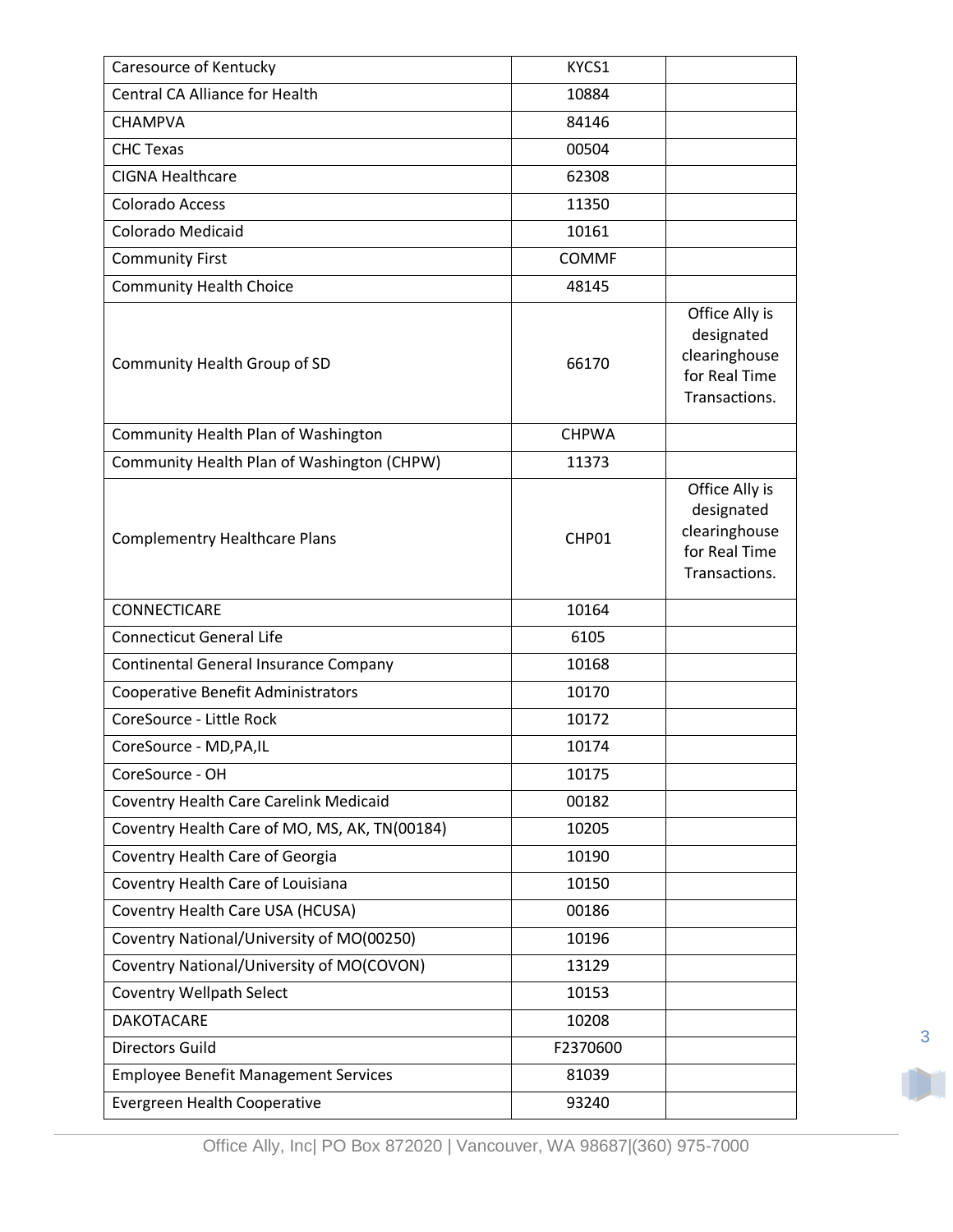| <b>Exclusive Payer Care</b>                             | EC999        | Office Ally is<br>designated<br>clearinghouse<br>for Real Time<br>Transactions.       |
|---------------------------------------------------------|--------------|---------------------------------------------------------------------------------------|
| <b>Fidelis Care New York</b>                            | 10253        |                                                                                       |
| <b>First Carolina Care</b>                              | 56196        |                                                                                       |
| Florida Health Care Plan                                | 59322        |                                                                                       |
| Gateway Health Plan                                     | 11611        |                                                                                       |
| GEHA - Government Employees Hospital Association        | 10275        |                                                                                       |
| Geisinger Health Plan                                   | 10282        |                                                                                       |
| <b>GHI Emblem Health</b>                                | <b>EMBLM</b> |                                                                                       |
| <b>Government Employees Hospital Association (GEHA)</b> | 44054        |                                                                                       |
| <b>Great West</b>                                       | 80705        |                                                                                       |
| <b>Group Health Cooperative</b>                         | 11662        |                                                                                       |
| <b>Health Choice of Arizona</b>                         | 11705        |                                                                                       |
| <b>Health Net National</b>                              | 00213        |                                                                                       |
| Health Partners Pennsylvania                            | <b>HPART</b> |                                                                                       |
| <b>Health Plan of San Mateo</b>                         | 11730        |                                                                                       |
| <b>Healthfirst of New York</b>                          | HF1NY        |                                                                                       |
| HealthPlus of Michigan                                  | 10339        |                                                                                       |
| HealthSpring                                            | 11188        |                                                                                       |
| HIP Healthplan of NY                                    | 10345        |                                                                                       |
| Horizon New Jersey Health                               | 10351        |                                                                                       |
| Humana                                                  | 10353        |                                                                                       |
| Independence Administrators                             | 11849        |                                                                                       |
| Independent Health                                      | 10368        |                                                                                       |
| Inland Empire Health (Medical Only)                     | <b>MED</b>   |                                                                                       |
| Inland Empire Health (Medicare Only)                    | CMC          | Member has Dual<br>coverage (Both<br>Medical &<br>Medicare) - using<br>their Medicare |
| Inland Empire Health (Medi-Cal Only)                    | <b>CCI</b>   | Member has Dual<br>coverage (Both<br>Medical &<br>Medicare) - using<br>their Medi-Cal |
| Kaiser Foundation Health Plan of Colorado               | 10395        |                                                                                       |
| Kaiser Foundation Health Plan of Georgia                | 10396        |                                                                                       |
| Kaiser Foundation Health Plan of Mid-Atlantic           | 10403        |                                                                                       |

4

Office Ally, Inc| PO Box 872020 | Vancouver, WA 98687|(360) 975-7000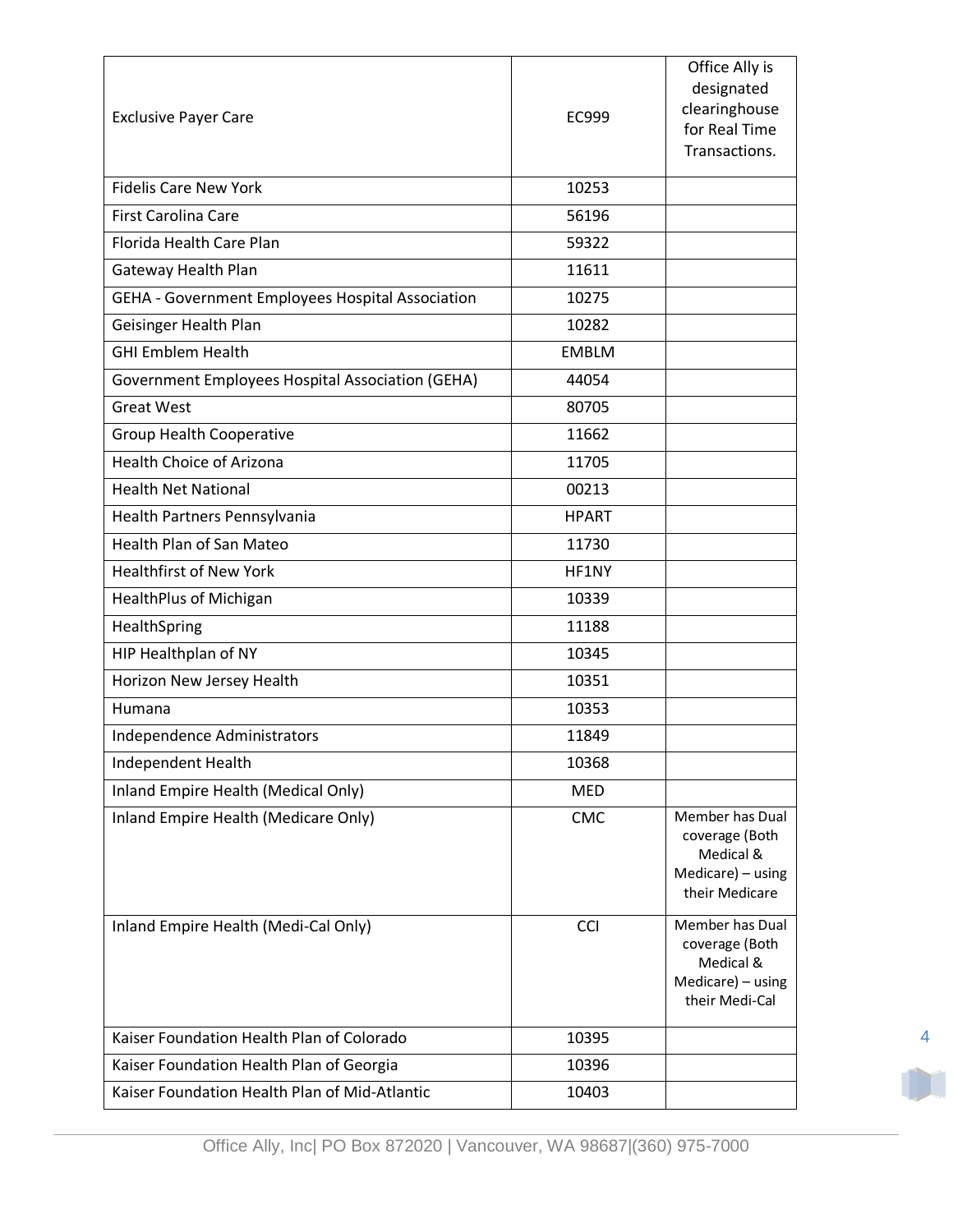| Kaiser Foundation Health Plan of the Northwest | 100707       |  |
|------------------------------------------------|--------------|--|
| Kaiser Permanente of Northern California       | 100708       |  |
| Kaiser Permanente of Southern California       | 100709       |  |
| Magellan Behavioral Health Services            | 11991        |  |
| Magellan Complete Care VA                      | <b>MCCVA</b> |  |
| <b>MAMSI Health Plan</b>                       | 10442        |  |
| Medica <sub>2</sub>                            | 12422        |  |
| <b>Medica Health Plan Solutions</b>            | 71890        |  |
| <b>Medicaid of Alaska</b>                      | 13094        |  |
| Medicaid of Arizona (AHCCCS)                   | 10057        |  |
| <b>Medicaid of Arkansas</b>                    | 10059        |  |
| <b>Medicaid of Connecticut</b>                 | 10165        |  |
| Medicaid of District of Columbia               | 10209        |  |
| Medicaid of Georgia                            | 10281        |  |
| Medicaid of Hawaii                             | 10318        |  |
| Medicaid of Idaho                              | 10363        |  |
| <b>Medicaid of Illinois</b>                    | 10365        |  |
| Medicaid of Iowa                               | 10381        |  |
| <b>Medicaid of Kansas</b>                      | 10413        |  |
| <b>Medicaid of Kentucky</b>                    | 10416        |  |
| Medicaid of Louisiana                          | 10434        |  |
| <b>Medicaid of Maine</b>                       | 10441        |  |
| <b>Medicaid of Massachusetts</b>               | 10450        |  |
| <b>Medicaid of Minnesota</b>                   | 10474        |  |
| Medicaid of Mississippi                        | 10477        |  |
| Medicaid of Missouri                           | 10479        |  |
| <b>Medicaid of Montana</b>                     | 10491        |  |
| <b>Medicaid of Nevada</b>                      | 10526        |  |
| Medicaid of New Hampshire                      | 10529        |  |
| Medicaid of New Jersey                         | 10530        |  |
| <b>Medicaid of New Mexico</b>                  | 10531        |  |
| <b>Medicaid of New York</b>                    | 10533        |  |
| Medicaid of North Carolina                     | 10539        |  |
| <b>Medicaid of North Dakota</b>                | 10541        |  |
| Medicaid of Ohio                               | 10554        |  |
| Medicaid of Oklahoma                           | 10557        |  |
| Medicaid of Oregon                             | 10573        |  |
| Medicaid of Pennsylvania                       | 10594        |  |
| Medicaid of South Carolina                     | 10693        |  |

Office Ally, Inc| PO Box 872020 | Vancouver, WA 98687|(360) 975-7000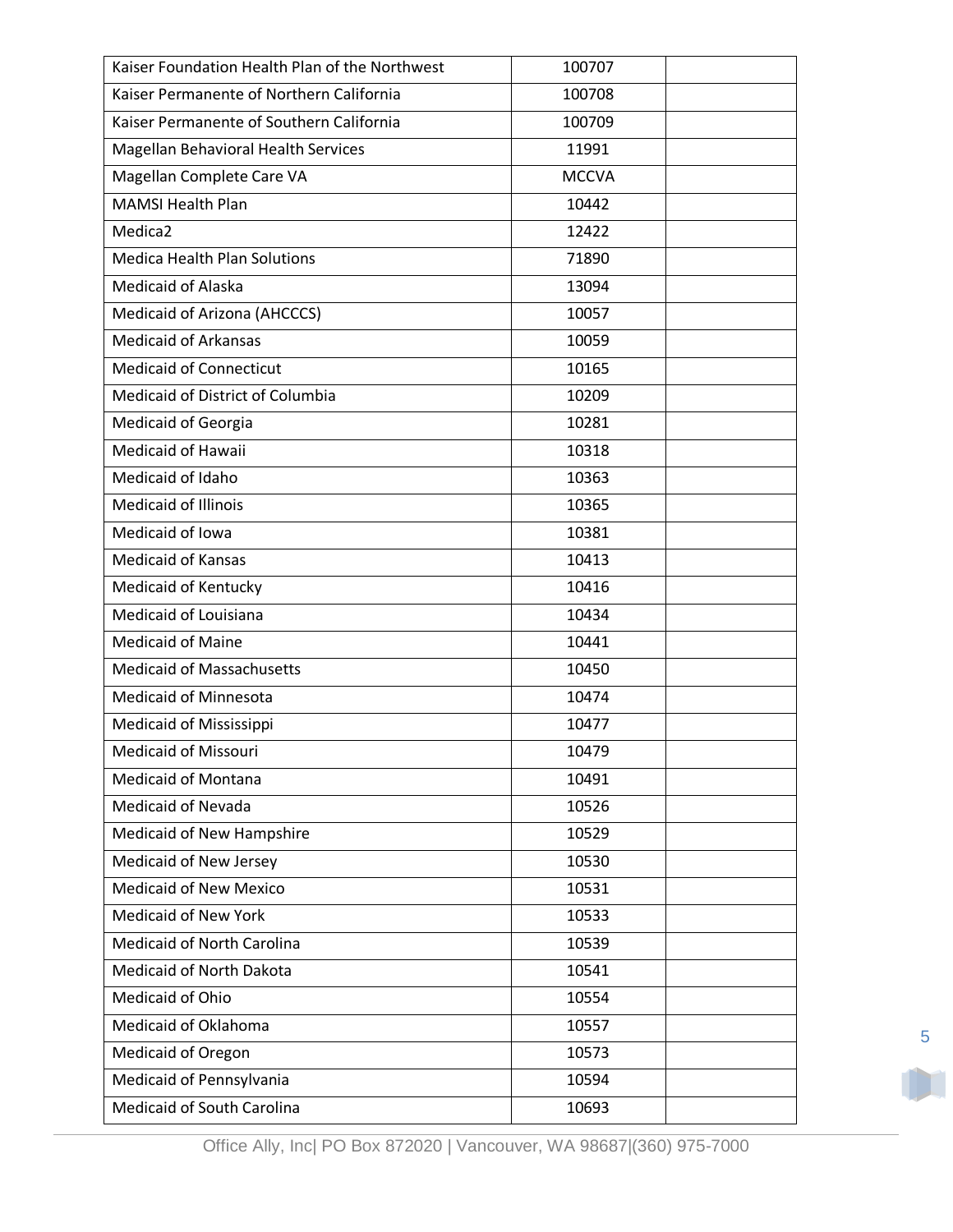| <b>Medicaid of Texas</b><br>10730<br>Medicaid of Utah<br>13169<br><b>Medicaid Vermont</b><br>10846<br>Medicaid Virginia<br>10851<br><b>Medicaid Washington</b><br>10857<br>Medicaid West Virginia<br>10871 |
|------------------------------------------------------------------------------------------------------------------------------------------------------------------------------------------------------------|
|                                                                                                                                                                                                            |
|                                                                                                                                                                                                            |
|                                                                                                                                                                                                            |
|                                                                                                                                                                                                            |
|                                                                                                                                                                                                            |
|                                                                                                                                                                                                            |
| <b>Medicaid Wyoming</b><br>10892                                                                                                                                                                           |
| <b>Medical Mutual of Ohio</b><br>29076                                                                                                                                                                     |
| Medicare Alabama<br>AL200493                                                                                                                                                                               |
| Medicare Alaska<br>CH00102                                                                                                                                                                                 |
| Medicare Arizona<br>CH00102                                                                                                                                                                                |
| <b>Medicare Arkansas</b><br>E3472                                                                                                                                                                          |
| Medicare Cahaba<br>TN000214                                                                                                                                                                                |
| Medicare California (Northern)<br>BBB32858B                                                                                                                                                                |
| Medicare California (Southern)<br>CH0000586                                                                                                                                                                |
| Medicare California Part A<br>CH0000586                                                                                                                                                                    |
| Medicare Colorado<br>RR3426                                                                                                                                                                                |
| <b>Medicare Connecticut</b><br>CHBC00657                                                                                                                                                                   |
| <b>Medicare Delaware</b><br>1926517                                                                                                                                                                        |
| Medicare District Of Columbia<br>1926517                                                                                                                                                                   |
| Medicare Florida<br>P4888                                                                                                                                                                                  |
| GAF01-723<br>Medicare Georgia                                                                                                                                                                              |
| Medicare Hawaii<br>CH00102                                                                                                                                                                                 |
| Medicare Idaho<br><b>PB204N</b>                                                                                                                                                                            |
| 98366<br>Medicare Illinois                                                                                                                                                                                 |
| Medicare Indiana<br>ZH <sub>2</sub> C                                                                                                                                                                      |
| Medicare Iowa<br>98366                                                                                                                                                                                     |
| <b>Medicare Kansas</b><br>98366                                                                                                                                                                            |
| ZH <sub>2</sub> C<br><b>Medicare Kentucky</b>                                                                                                                                                              |
| Medicare Louisiana<br>L0022                                                                                                                                                                                |
| <b>Medicare Maine</b><br>7166                                                                                                                                                                              |
| Medicare Maryland<br>1928772                                                                                                                                                                               |
| <b>Medicare Massachusetts</b><br>7166                                                                                                                                                                      |
| Medicare Michigan<br>98366                                                                                                                                                                                 |
| Medicare Minnesota<br>98366                                                                                                                                                                                |
| Medicare Mississippi<br>7021305                                                                                                                                                                            |
| Medicare Missouri<br>98366                                                                                                                                                                                 |
| CH00102<br>Medicare Montana                                                                                                                                                                                |

Office Ally, Inc| PO Box 872020 | Vancouver, WA 98687|(360) 975-7000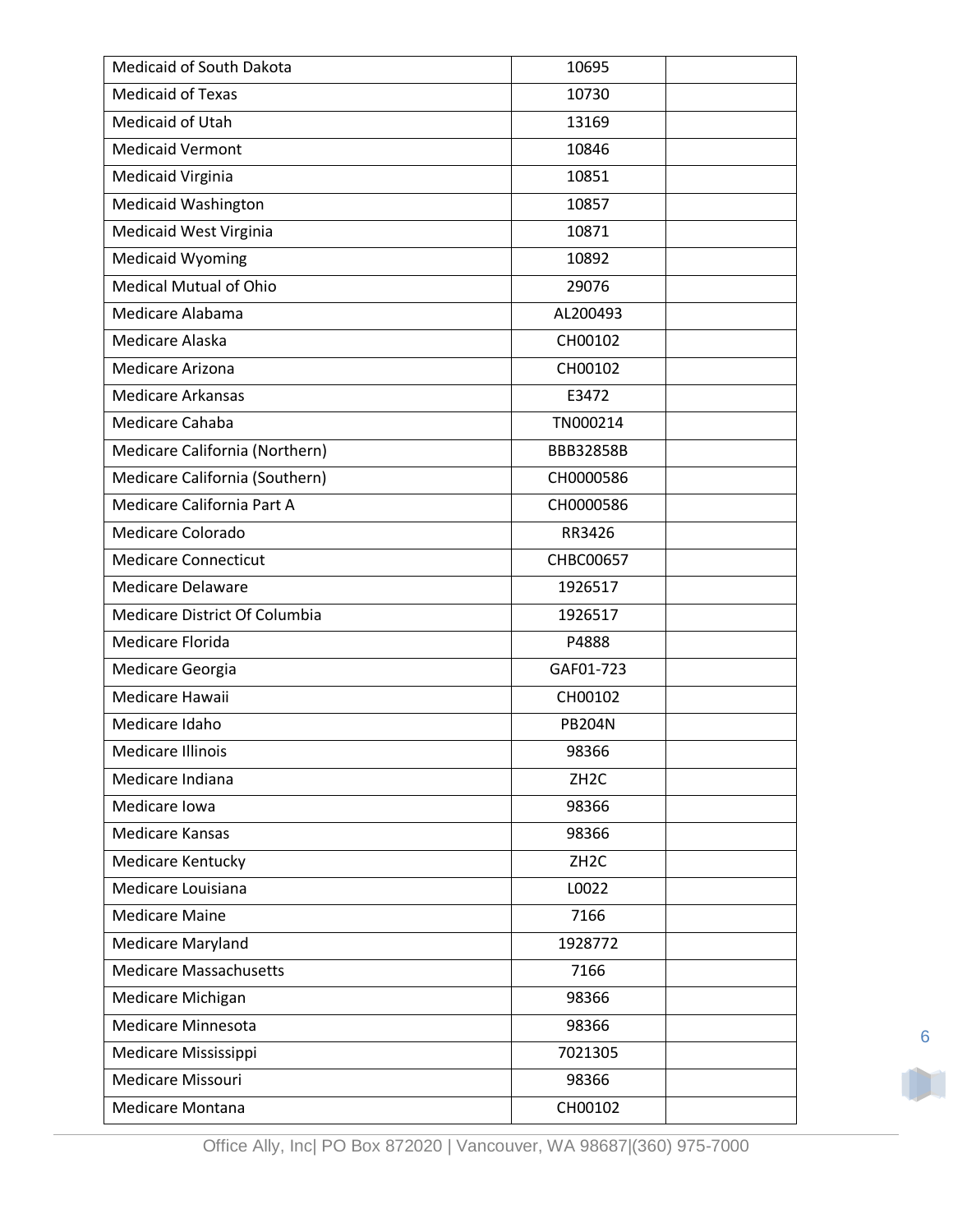| Medicare Nevada<br>CH00102<br><b>Medicare New Hampshire</b><br>7166<br><b>Medicare New Jersey</b><br>1925460<br><b>Medicare New Mexico</b><br>RR3426<br>Medicare New York - Downstate<br>CH0000586<br><b>Medicare New York - Queens</b><br>CHBQ01000 |
|------------------------------------------------------------------------------------------------------------------------------------------------------------------------------------------------------------------------------------------------------|
|                                                                                                                                                                                                                                                      |
|                                                                                                                                                                                                                                                      |
|                                                                                                                                                                                                                                                      |
|                                                                                                                                                                                                                                                      |
|                                                                                                                                                                                                                                                      |
|                                                                                                                                                                                                                                                      |
| Medicare New York Upstate Part B<br>CHBU01653                                                                                                                                                                                                        |
| <b>Medicare North Carolina</b><br><b>PB252R</b>                                                                                                                                                                                                      |
| <b>Medicare North Dakota</b><br>CH00102                                                                                                                                                                                                              |
| Medicare Ohio<br>N10917                                                                                                                                                                                                                              |
| Medicare Oklahoma<br>RR3426                                                                                                                                                                                                                          |
| CH00102<br>Medicare Oregon                                                                                                                                                                                                                           |
| Medicare Pennsylvania<br>1925460                                                                                                                                                                                                                     |
| Medicare Rhode Island<br>7166                                                                                                                                                                                                                        |
| Medicare South Carolina<br>SC10002123                                                                                                                                                                                                                |
| <b>Medicare South Dakota</b><br>CH00102                                                                                                                                                                                                              |
| <b>Medicare Tennessee</b><br>TN200864                                                                                                                                                                                                                |
| <b>Medicare Texas</b><br>RR3426                                                                                                                                                                                                                      |
| Medicare Utah<br>CH00102                                                                                                                                                                                                                             |
| <b>Medicare Vermont</b><br>7166                                                                                                                                                                                                                      |
| Medicare Virginia<br>RR3426                                                                                                                                                                                                                          |
| <b>Medicare Washington</b><br>CH00102                                                                                                                                                                                                                |
| Medicare West Virginia<br>N10917                                                                                                                                                                                                                     |
| <b>Medicare Wisconsin</b><br>98366                                                                                                                                                                                                                   |
| Medicare Wyoming<br>CH00102                                                                                                                                                                                                                          |
| Mercy Care Plan (Arizona)<br>10462                                                                                                                                                                                                                   |
| Meritain Health<br>10463                                                                                                                                                                                                                             |
| MetroPlus Health Plan<br>13265                                                                                                                                                                                                                       |
| Metropolitan Health Plan (MHP)<br>10465                                                                                                                                                                                                              |
| MMSI (Mayo Health)<br>10480                                                                                                                                                                                                                          |
| Moda Health (ODS)<br>13350                                                                                                                                                                                                                           |
| Molina Healthcare of California<br>10482                                                                                                                                                                                                             |
| Molina Healthcare Of Florida<br>10483                                                                                                                                                                                                                |
| Molina Healthcare of Illinois<br>13178                                                                                                                                                                                                               |
| Molina Healthcare Of Michigan<br>10484                                                                                                                                                                                                               |
| Molina Healthcare of New Mexico<br>10486                                                                                                                                                                                                             |
| Molina Healthcare of Ohio<br>10487                                                                                                                                                                                                                   |
| Molina Healthcare of Texas<br>10488                                                                                                                                                                                                                  |

7